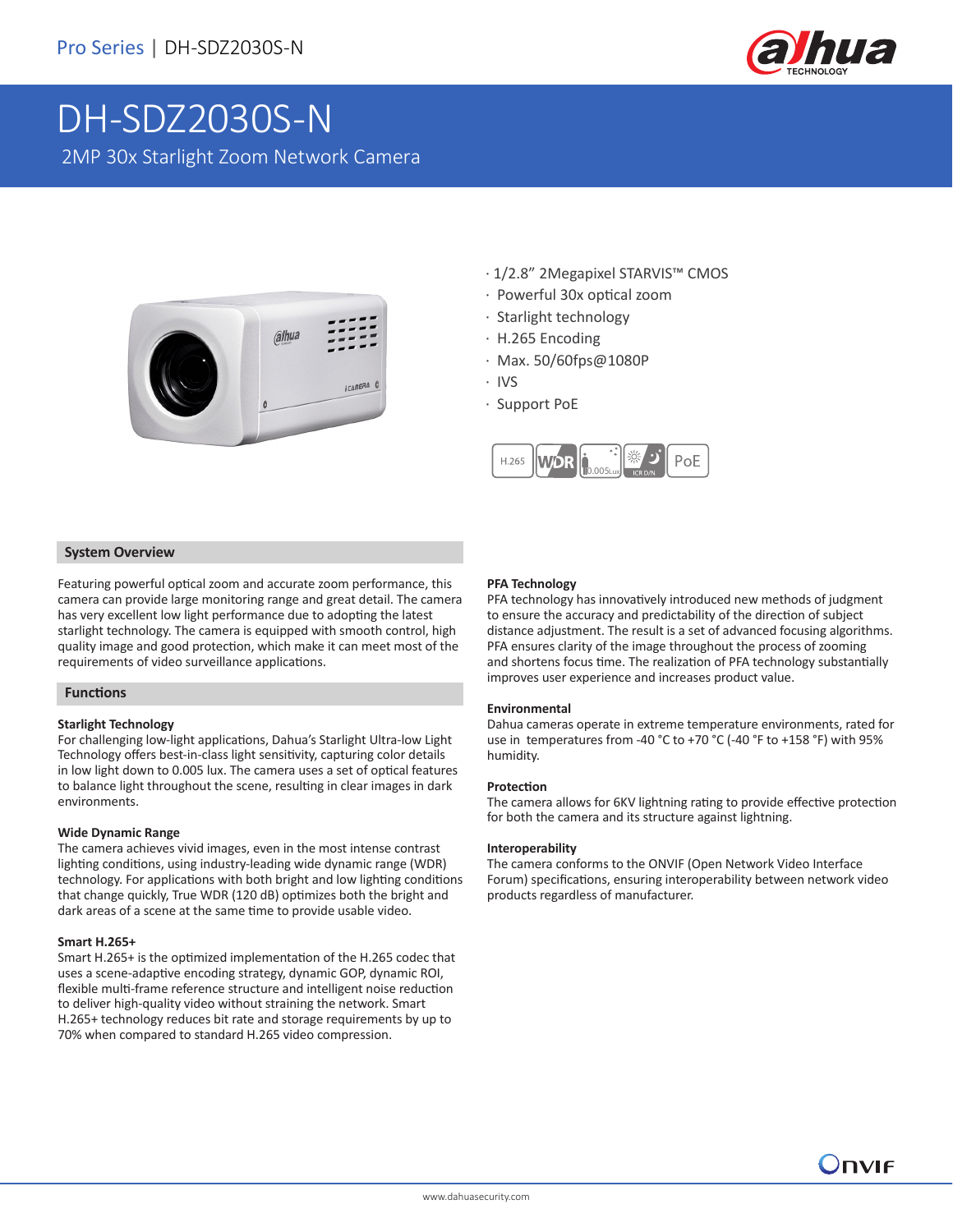### Pro Series | DH-SDZ2030S-N

### **Technical Specification**

| Camera                          |                                           |
|---------------------------------|-------------------------------------------|
| Image Sensor                    | 1/2.8" STARVIS™ CMOS                      |
| <b>Effective Pixels</b>         | 1920(H) x 1080(V), 2 Megapixels           |
| RAM/ROM                         | 512M/128M                                 |
| <b>Scanning System</b>          | Progressive                               |
| <b>Electronic Shutter Speed</b> | $1/1s^{\sim}1/30,000s$                    |
| Minimum Illumination            | Color: 0.005Lux@F1.6; B/W: 0.0005Lux@F1.6 |
| <b>IR Distance</b>              | N/A                                       |
| IR On/Off Control               | N/A                                       |
| <b>IR LEDS</b>                  | N/A                                       |
| Lens                            |                                           |

# Focal Length 4.5mm~135mm Max. Aperture F1.6 ~ F4.4 Angle of View  $H: 67.8^\circ \approx 2.4^\circ$ Optical Zoom 30x Focus Control **Auto/Manual** Close Focus Distance 100mm~ 1000mm

### **DORI Distance**

\*Note: The DORI distance is a "general proximity" of distance which makes it easy to pinpoint the right camera for your needs. The DORI distance is calculated based on sensor specification and lab test result according to EN 62676-4 which defines the criteria for Detect, Observe, Recognize and Identify respectively.

| Detect                                | Observe      |                                                                                                                                      | Recognize    | Identify    |  |
|---------------------------------------|--------------|--------------------------------------------------------------------------------------------------------------------------------------|--------------|-------------|--|
| 1862m(6109ft)                         | 744m(2441ft) |                                                                                                                                      | 372m(1220ft) | 186m(610ft) |  |
| Intelligence                          |              |                                                                                                                                      |              |             |  |
| <b>Event Trigger</b>                  |              | Motion detection, Video tampering, Scene<br>changing, Network disconnection, IP address<br>conflict, Illegal Access, Storage anomaly |              |             |  |
| <b>IVS</b>                            |              | Tripwire, Intrusion, Abandoned/Missing                                                                                               |              |             |  |
| <b>Advanced Intelligent Functions</b> |              | Face Detection, Heat Map                                                                                                             |              |             |  |
| Video                                 |              |                                                                                                                                      |              |             |  |
| Compression                           |              | H.265+/H.265/H.264+/H.264/MJPEG(Sub Stream)                                                                                          |              |             |  |
| <b>Streaming Capability</b>           |              | 3 Streams                                                                                                                            |              |             |  |
| Resolution                            |              | 1080P(1920×1080)/1.3M(1280×960)/720P(1280×<br>720)/D1(704×576/704×480)/CIF(352×288/352×240)                                          |              |             |  |
| Frame Rate                            |              | Main stream: 1080P/1.3M/720P(1~50/60fps)                                                                                             |              |             |  |
|                                       |              | Sub stream1: $D1/CIF(1 \approx 25/30fps)$                                                                                            |              |             |  |
|                                       |              | Sub stream2: 1080P/1.3M/720P/D1/CIF<br>$(1^{\sim}25/30$ fps)                                                                         |              |             |  |

| <b>Bit Rate Control</b>                 | CBR/VBR                                                                                                                                               |
|-----------------------------------------|-------------------------------------------------------------------------------------------------------------------------------------------------------|
| <b>Bit Rate</b>                         | H.265/H.264: 448K ~ 8192Kbps                                                                                                                          |
| Day/Night                               | Auto(ICR) / Color / B/W                                                                                                                               |
| <b>Backlight Compensation</b>           | BLC / HLC / WDR (120dB)                                                                                                                               |
| White Balance                           | Auto, ATW, Indoor, Outdoor, Manual                                                                                                                    |
| Gain Control                            | Auto / Manual                                                                                                                                         |
| Noise Reduction                         | Ultra DNR (2D/3D)                                                                                                                                     |
| Motion Detection                        | Support                                                                                                                                               |
| Region of Interest                      | Support                                                                                                                                               |
| Electronic Image Stabilization<br>(EIS) | Support                                                                                                                                               |
| Defog                                   | Support                                                                                                                                               |
| Digital Zoom                            | 16x                                                                                                                                                   |
| Audio                                   |                                                                                                                                                       |
| Compression                             | G.711a/G.711Mu/AAC/G.722 / G.726/G.729/<br>MPEG2-L2                                                                                                   |
| <b>Network</b>                          |                                                                                                                                                       |
| Ethernet                                | RJ-45 (10Base-T/100Base-TX)                                                                                                                           |
| Protocol                                | IPv4/IPv6,HTTP,HTTPS,SSL,TCP/IP, UDP,UPnP,<br>ICMP, IGMP, SNMP, RTSP, RTP, SMTP, NTP, DHCP,<br>DNS, PPPOE, DDNS, FTP, IP Filter, QoS, Bonjour, 802.1x |
| Interoperability                        | ONVIF Profile S&G, API                                                                                                                                |
| <b>Streaming Method</b>                 | Unicast / Multicast                                                                                                                                   |
| Max. User Access                        | 20 users                                                                                                                                              |
| <b>Edge Storage</b>                     | NAS (Network Attached Storage), Local PC for<br>instant recording, Micro SD card 256GB                                                                |
| Web Viewer                              | IE, Chrome, Firefox, Safari                                                                                                                           |
| Management Software                     | Smart PSS, DSS, DMSS                                                                                                                                  |
| Smart Phone                             | IOS, Android                                                                                                                                          |
| Interface                               |                                                                                                                                                       |
| Video Interface                         | 1 port(BNC, 1.0V[p-p], 75Ω)                                                                                                                           |
| <b>RS485</b>                            | $\mathbf{1}$                                                                                                                                          |
| <b>RS232</b>                            | $\mathbf{1}$                                                                                                                                          |
| Audio I/O                               | 1/1                                                                                                                                                   |
| Alarm I/O                               | 2/1                                                                                                                                                   |
| Electrical                              |                                                                                                                                                       |
| Power Supply                            | DC12V/1.5A, PoE(802.3af)                                                                                                                              |
| Power Consumption                       | 10W                                                                                                                                                   |